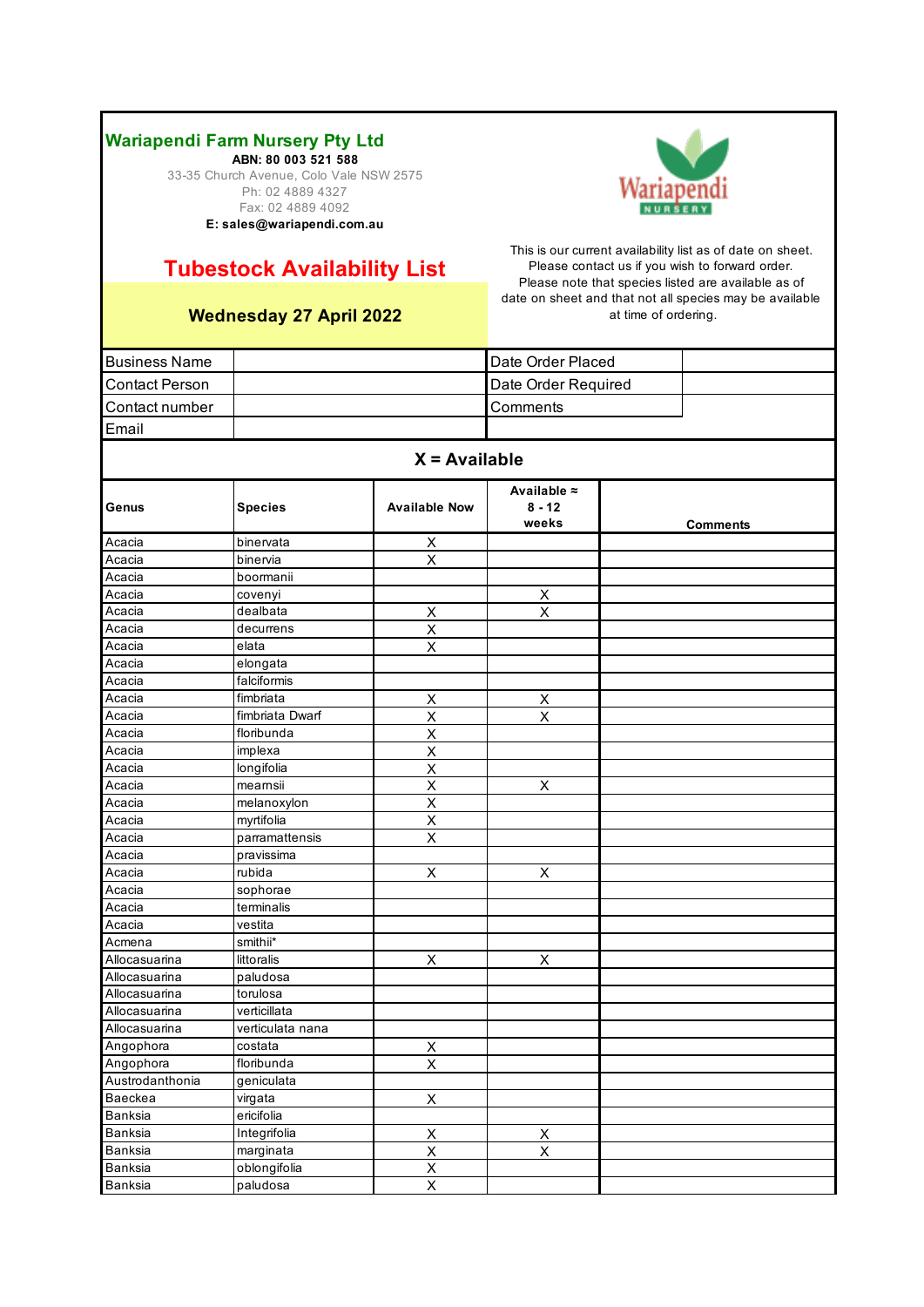**ABN: 80 003 521 588** 33-35 Church Avenue, Colo Vale NSW 2575 Ph: 02 4889 4327 Fax: 02 4889 4092 **E: sales@wariapendi.com.au**



# **Tubestock Availability List**

### **Wednesday 27 April 2022**

| <b>Business Name</b>  |                  |                           | Date Order Placed   |  |
|-----------------------|------------------|---------------------------|---------------------|--|
| <b>Contact Person</b> |                  |                           | Date Order Required |  |
| Contact number        |                  |                           | Comments            |  |
| Email                 |                  |                           |                     |  |
|                       |                  |                           |                     |  |
|                       |                  | $X = Available$           |                     |  |
| Banksia               | robur            |                           |                     |  |
| Banksia               | serrata          | X                         |                     |  |
| Banksia               | spinulosa        | $\overline{\mathsf{x}}$   |                     |  |
| <b>Baumea</b>         | articulata       |                           |                     |  |
| Brachychiton          | populneus        |                           |                     |  |
| <b>Bursaria</b>       | spinosa          | X                         |                     |  |
| Callistemon           | citrinus         | $\overline{\mathsf{x}}$   |                     |  |
| Callistemon           | pallidus         |                           |                     |  |
| Callistemon           | pityoides        |                           |                     |  |
| Callistemon           | salignus         | $\mathsf X$               |                     |  |
| Callistemon           | sieberi          |                           |                     |  |
| Callistemon           | subulatus        | Χ                         |                     |  |
| Callistemon           | viminalis        |                           |                     |  |
| Carex                 | appressa         | X                         | X                   |  |
| Carex                 | fascicularis     | $\overline{\mathsf{x}}$   |                     |  |
| Casuarina             | cunninghamiana   |                           |                     |  |
| Casuarina             | glauca           |                           |                     |  |
| Corymbia              | eximia nana      | X                         |                     |  |
| Corymbia              | gummifera        |                           |                     |  |
| Corymbia              | maculata         | $\boldsymbol{\mathsf{X}}$ |                     |  |
| Cyperus               | exalatus         |                           |                     |  |
| Dianella              | caerulea         |                           |                     |  |
| Dianella              | longifolia       | $\mathsf X$               |                     |  |
| Dianella              | revoluta         | $\overline{\mathsf{x}}$   |                     |  |
| Dianella              | tasmanica        |                           |                     |  |
| Dodonea               | viscosa green    | X                         |                     |  |
| Dodonea               | viscosa purpurea |                           |                     |  |
| Eleocharis            | acuta            |                           |                     |  |
| Eucalyptus            | agglomerata      | X                         |                     |  |
| Eucalyptus            | aggregata        |                           |                     |  |
| Eucalyptus            | amplifolia       | X                         |                     |  |
| Eucalyptus            | blakelyi         | $\overline{\mathsf{x}}$   |                     |  |
| Eucalyptus            | bridgesiana      | Χ                         | X                   |  |
| Eucalyptus            | cinerea          |                           |                     |  |
| Eucalyptus            | cypellocarpa     | $\boldsymbol{\mathsf{X}}$ |                     |  |
| Eucalyptus            | dealbata         |                           |                     |  |
| Eucalyptus            | dives            |                           |                     |  |
| Eucalyptus            | elata            | $\overline{X}$            |                     |  |
| Eucalyptus            | eugeniodes       | $\overline{\mathsf{x}}$   |                     |  |
| Eucalyptus            | fastigata        |                           |                     |  |
| Eucalyptus            | globoidea        | $\overline{X}$            |                     |  |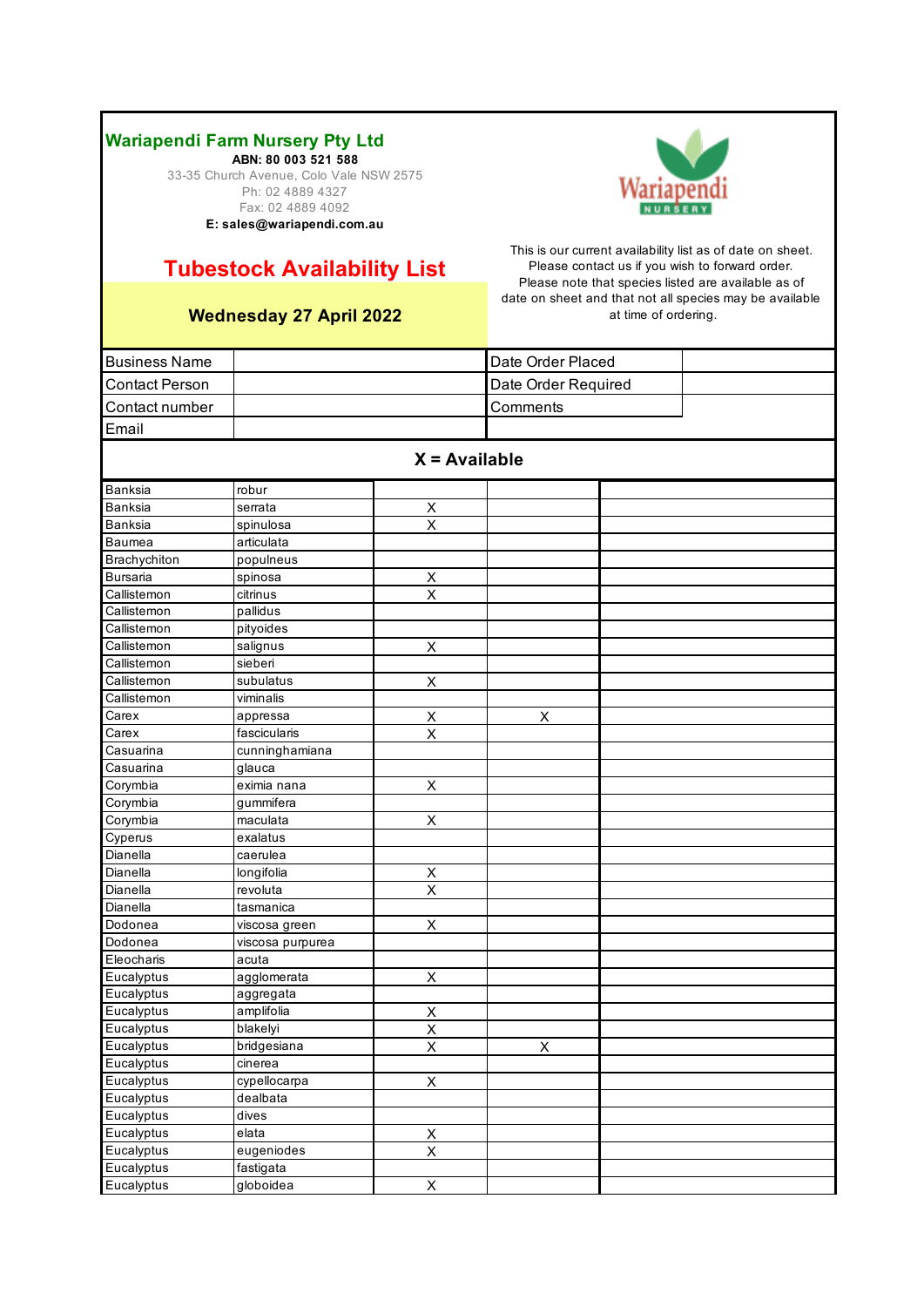**ABN: 80 003 521 588** 33-35 Church Avenue, Colo Vale NSW 2575 Ph: 02 4889 4327 Fax: 02 4889 4092 **E: sales@wariapendi.com.au**



# **Tubestock Availability List**

## **Wednesday 27 April 2022**

| <b>Business Name</b>  |                        |                                     | Date Order Placed   |  |  |  |  |
|-----------------------|------------------------|-------------------------------------|---------------------|--|--|--|--|
| <b>Contact Person</b> |                        |                                     | Date Order Required |  |  |  |  |
| Contact number        |                        |                                     | Comments            |  |  |  |  |
| Email                 |                        |                                     |                     |  |  |  |  |
|                       |                        |                                     |                     |  |  |  |  |
|                       | $X = Available$        |                                     |                     |  |  |  |  |
| Eucalyptus            | globulus subsp maideni | X                                   |                     |  |  |  |  |
| Eucalyptus            | gregsoniana            |                                     |                     |  |  |  |  |
| Eucalyptus            | macarthurii            | $\mathsf X$                         |                     |  |  |  |  |
| Eucalyptus            | macrorhyncha           |                                     |                     |  |  |  |  |
| Eucalyptus            | maidenii               |                                     |                     |  |  |  |  |
| Eucalyptus            | mannifera s mac        |                                     |                     |  |  |  |  |
| Eucalyptus            | mannifera s man        |                                     |                     |  |  |  |  |
| Eucalyptus            | melliodora             | X                                   |                     |  |  |  |  |
| Eucalyptus            | molluccana             |                                     |                     |  |  |  |  |
| Eucalyptus            | nicholii               | Χ                                   |                     |  |  |  |  |
| Eucalyptus            | obliqua                | $\sf X$                             |                     |  |  |  |  |
| Eucalyptus            | olida                  |                                     |                     |  |  |  |  |
| Eucalyptus            | oreades                |                                     |                     |  |  |  |  |
| Eucalyptus            | ovata                  |                                     |                     |  |  |  |  |
| Eucalyptus            | parramattensis         | $\sf X$                             |                     |  |  |  |  |
| Eucalyptus            | pauciflora             | X                                   |                     |  |  |  |  |
| Eucalyptus            | pauciflora ssp.        |                                     |                     |  |  |  |  |
| Eucalyptus            | piperita               | $\sf X$                             |                     |  |  |  |  |
| Eucalyptus            | polyanthemos           |                                     |                     |  |  |  |  |
| Eucalyptus            | punctata               | X                                   |                     |  |  |  |  |
| Eucalyptus            | quadrangulata          |                                     |                     |  |  |  |  |
| Eucalyptus            | radiata                |                                     |                     |  |  |  |  |
| Eucalyptus            | rubida                 | X                                   |                     |  |  |  |  |
| Eucalyptus            | saligna                | X                                   |                     |  |  |  |  |
| Eucalyptus            | sclerophylla           | X                                   |                     |  |  |  |  |
| Eucalyptus            | sideroxylon Rosea      |                                     |                     |  |  |  |  |
| Eucalyptus            | sieberi                | Χ                                   |                     |  |  |  |  |
| Eucalyptus            | smithii                | X                                   |                     |  |  |  |  |
| Eucalyptus            | stellulata             | X                                   |                     |  |  |  |  |
| Eucalyptus            | tereticornis           | X                                   |                     |  |  |  |  |
| Eucalyptus            | viminalis              | X                                   |                     |  |  |  |  |
| Ficinia               | nodosa                 | $\overline{\mathsf{X}}$             | X                   |  |  |  |  |
| Hakea                 | dactyloides            | $\overline{\mathsf{x}}$             |                     |  |  |  |  |
| Hakea                 | salicifolia            | $\frac{\overline{X}}{\overline{X}}$ | $\frac{x}{x}$       |  |  |  |  |
| Hakea                 | sericea                |                                     |                     |  |  |  |  |
| Hakea                 | suaveolens             |                                     |                     |  |  |  |  |
| Hakea                 | teretifolia            |                                     |                     |  |  |  |  |
| Hardenbergia          | violacea               | $\pmb{\times}$                      | $\mathsf X$         |  |  |  |  |
| Indigofera            | australis              |                                     |                     |  |  |  |  |
| Isolepsis             | nodosa                 |                                     |                     |  |  |  |  |
| Juncus                | continuus              |                                     |                     |  |  |  |  |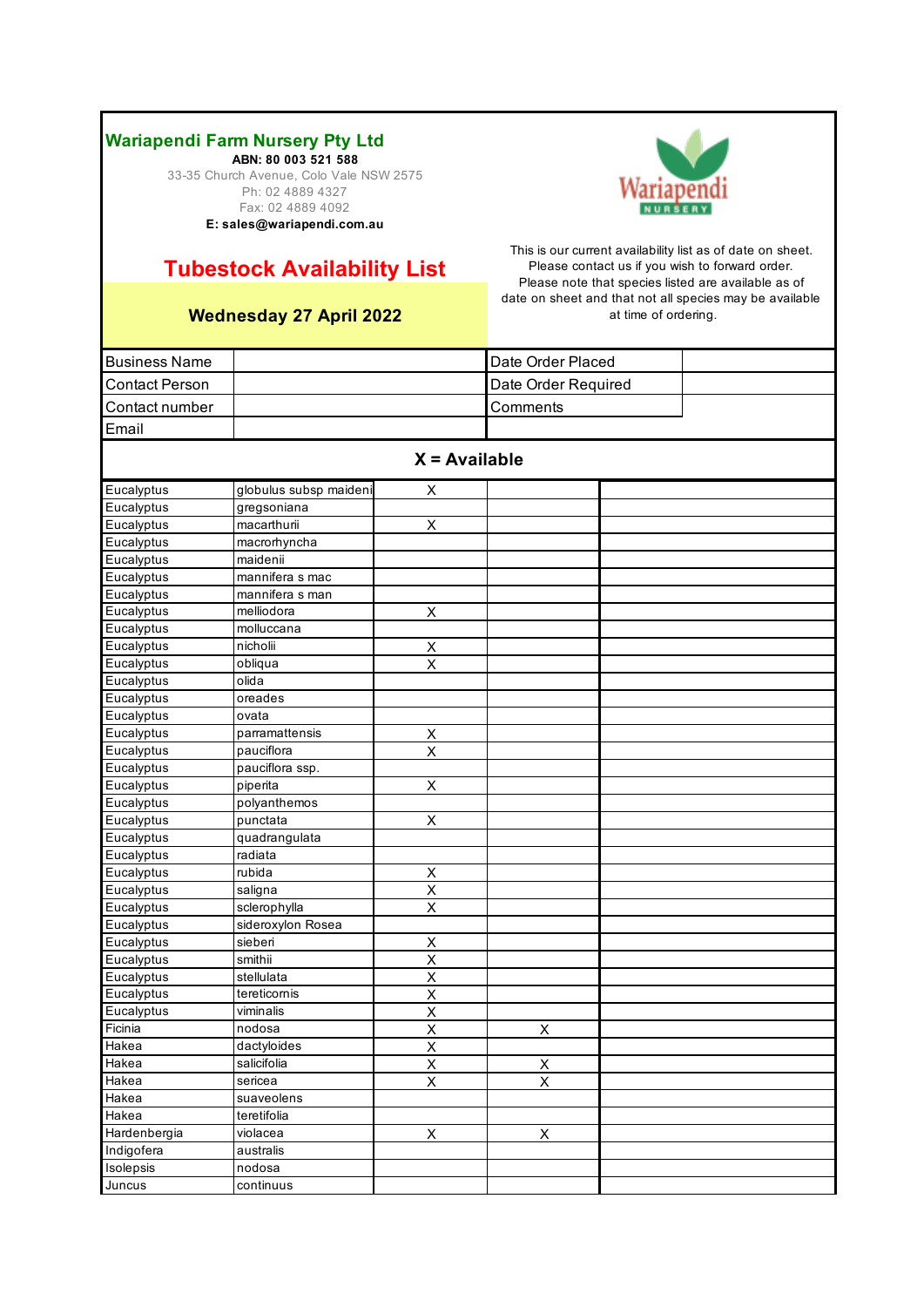**ABN: 80 003 521 588** 33-35 Church Avenue, Colo Vale NSW 2575 Ph: 02 4889 4327 Fax: 02 4889 4092 **E: sales@wariapendi.com.au**



# **Tubestock Availability List**

### **Wednesday 27 April 2022**

| <b>Business Name</b>  |                |                         | Date Order Placed   |  |  |
|-----------------------|----------------|-------------------------|---------------------|--|--|
| <b>Contact Person</b> |                |                         | Date Order Required |  |  |
| Contact number        |                |                         | Comments            |  |  |
| Email                 |                |                         |                     |  |  |
|                       |                |                         |                     |  |  |
|                       |                |                         | $X = Available$     |  |  |
| Juncus                | usitatus       | X                       |                     |  |  |
| Kennedia              | prostrata      |                         |                     |  |  |
| Kennedia              | rubicunda      | X                       |                     |  |  |
| Kunzea                | ambigua        | $\overline{\mathsf{x}}$ |                     |  |  |
| Leptospermum          | lanigerum      |                         |                     |  |  |
| Leptospermum          | juniperinum    |                         |                     |  |  |
| Leptospermum          | morrisonii     | $\sf X$                 |                     |  |  |
| Leptospermum          | obovatum       | $\overline{\mathsf{x}}$ | $\mathsf X$         |  |  |
| Leptospermum          | petersonii     | $\overline{\mathsf{x}}$ |                     |  |  |
| Leptospermum          | polygalifolium |                         |                     |  |  |
| Leptospermum          | scoparium      | X                       |                     |  |  |
| Lomandra              | longifolia     | X                       |                     |  |  |
| Lomandra              | Tanika         | X                       |                     |  |  |
| Melaleuca             | armillaris     |                         |                     |  |  |
| Melaleuca             | bracteata      | $\mathsf X$             |                     |  |  |
| Melaleuca             | hypericifolia  |                         |                     |  |  |
| Melaleuca             | linariifolia   | X                       |                     |  |  |
| Melaleuca             | squarrosa      | X                       |                     |  |  |
| Melaleuca             | styphelioides  | X                       |                     |  |  |
| Melaleuca             | thymifolia     |                         |                     |  |  |
| Microlaena            | stipoides      |                         | $\overline{X}$      |  |  |
| Orthrosanthus         | multiflorus    |                         |                     |  |  |
| Poa                   | labillardieri  | X                       |                     |  |  |
| Poa                   | sieberiana     |                         | $\sf X$             |  |  |
| Podocarpus            | elatus         | $\mathsf X$             |                     |  |  |
| Schoenoplectus        | validus        |                         |                     |  |  |
| Syncarpia             | glomulifera    |                         |                     |  |  |
| Themeda               | australis      |                         |                     |  |  |
| Themeda               | triandra       |                         |                     |  |  |
| Toona                 | ciliata        |                         |                     |  |  |
| Tristaniopsis         | laurina        |                         |                     |  |  |